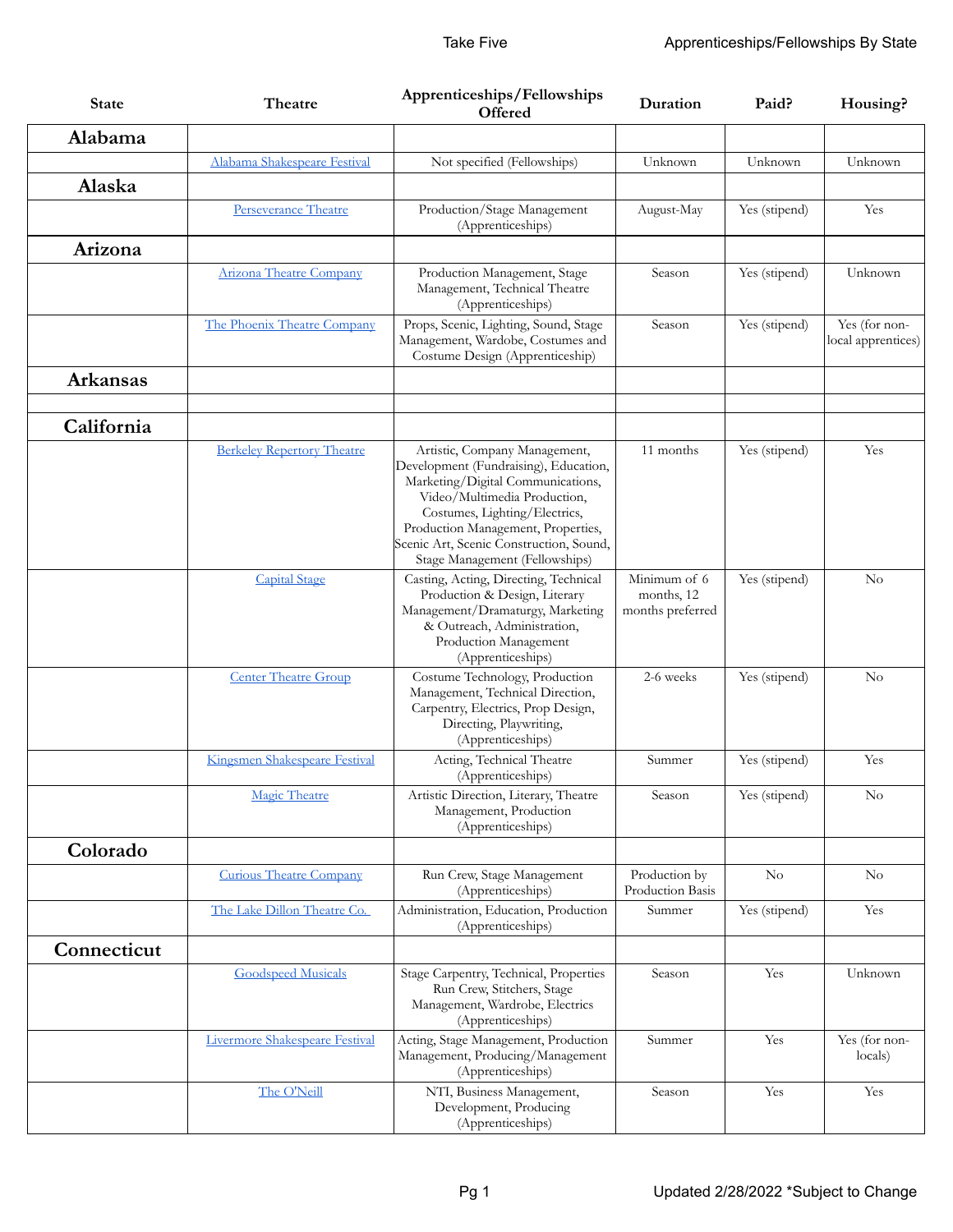| <b>State</b>    | Theatre                              | Apprenticeships/Fellowships<br><b>Offered</b>                                                                                                                                                                                                                                                                                         | Duration              | Paid?                                                                                                  | Housing?       |
|-----------------|--------------------------------------|---------------------------------------------------------------------------------------------------------------------------------------------------------------------------------------------------------------------------------------------------------------------------------------------------------------------------------------|-----------------------|--------------------------------------------------------------------------------------------------------|----------------|
| Delaware        |                                      |                                                                                                                                                                                                                                                                                                                                       |                       |                                                                                                        |                |
|                 |                                      |                                                                                                                                                                                                                                                                                                                                       |                       |                                                                                                        |                |
| Florida         |                                      |                                                                                                                                                                                                                                                                                                                                       |                       |                                                                                                        |                |
|                 | American Stage Theatre Company       | Acting and Production, Stage and<br>Production Management, Design and<br>Technical Theatre, Education and<br>Outreach, Arts Administration<br>(Apprenticeships)                                                                                                                                                                       | September -<br>August | Yes (stipend)                                                                                          | No             |
|                 | <b>Asolo Repertory Theatre</b>       | Stage Management, Dramaturgy and<br>Casting, Company Management<br>(Apprenticeship), Directing Fellow<br>(Fellowship)                                                                                                                                                                                                                 | September - May       | Yes (stipend)                                                                                          | Yes            |
|                 | <b>Florida Studio Theatre</b>        | Acting, Directing, Literary, Pianist,<br>Playwriting, Audience Services, Casting<br>and Hiring, Company Management,<br>Development, General Management,<br>Marketing, Carpentry, Costumes,<br>Lighting, Production, Production<br>Management, Props/Painting, Sound,<br>Stage Management (Apprenticeships)<br>Education (Summer Only) | Season, Summer        | Yes (stipend)                                                                                          | Yes            |
|                 | <b>Garden Theatre</b>                | Not specified (Apprenticeships)                                                                                                                                                                                                                                                                                                       | Unknown               | Unknown                                                                                                | Unknown        |
|                 | Miami Light Project                  | Technical Theatre (Fellowships)                                                                                                                                                                                                                                                                                                       | Unknown               | Yes (after 40<br>hours)                                                                                | Unknown        |
|                 | <b>Venice Theatre</b>                | Technical Theatre (Apprenticeships)                                                                                                                                                                                                                                                                                                   | 2 years               | N <sub>o</sub>                                                                                         | $\rm No$       |
| Georgia         |                                      |                                                                                                                                                                                                                                                                                                                                       |                       |                                                                                                        |                |
|                 | <b>Alliance Theatre</b>              | Stage Management (Fellowships)                                                                                                                                                                                                                                                                                                        | Season                | Yes (LORT<br>contract)                                                                                 | $\rm No$       |
|                 | Horizon Theatre Company              | Acting, Playwriting, Stage Management,<br>Producing, Directing (Apprenticeships)                                                                                                                                                                                                                                                      | September-June        | $\rm No$                                                                                               | $\rm No$       |
|                 | <b>Theatrical Outfit</b>             | Artistic, Management, Production<br>(Apprenticeships)                                                                                                                                                                                                                                                                                 | Season                | Yes (stipend)                                                                                          | N <sub>o</sub> |
| Hawaii          |                                      |                                                                                                                                                                                                                                                                                                                                       |                       |                                                                                                        |                |
|                 |                                      |                                                                                                                                                                                                                                                                                                                                       |                       |                                                                                                        |                |
| Idaho           |                                      |                                                                                                                                                                                                                                                                                                                                       |                       |                                                                                                        |                |
| <b>Illinois</b> |                                      |                                                                                                                                                                                                                                                                                                                                       |                       |                                                                                                        |                |
|                 | <b>BAM</b> Theatre                   | <b>BAM Summer Apprentice</b><br>(Apprenticeships)                                                                                                                                                                                                                                                                                     | Summer                | Unknown                                                                                                | Unknown        |
|                 | Chicago Children's Theatre           | Not specified (Apprenticeships)                                                                                                                                                                                                                                                                                                       | Dates are flexible    | Yes (stipend)                                                                                          | $\rm No$       |
|                 | <b>Goodman Theatre</b>               | Directing (Fellowships)                                                                                                                                                                                                                                                                                                               | Year                  | Yes (stipend)                                                                                          | No             |
|                 | <b>Steppenwolf Theatre Company</b>   | Artistic, Costume Shop, Development,<br>Education, Electrics, Literary, LookOut<br>Producing, Marketing, Production<br>Management, Properties, Publicity,<br>Scenic Art, Scenic Carpentry, Sound,<br>Stage Management, Theatre<br>Management, Wardrobe<br>(Apprenticeships), Fellowships available<br>for artists of color            | Season                | Yes (hourly for<br>both<br>apprenticeships<br>and fellowships,<br>fellowships also<br>receive stipend) | $\rm No$       |
| Indiana         |                                      |                                                                                                                                                                                                                                                                                                                                       |                       |                                                                                                        |                |
|                 | <b>IN Performing Arts Initiative</b> | Assistant Director/Artistic<br>Programming, Assistant Stage Manager,<br>Box Office (Apprenticeships)                                                                                                                                                                                                                                  | Summer                | Yes                                                                                                    | Unknown        |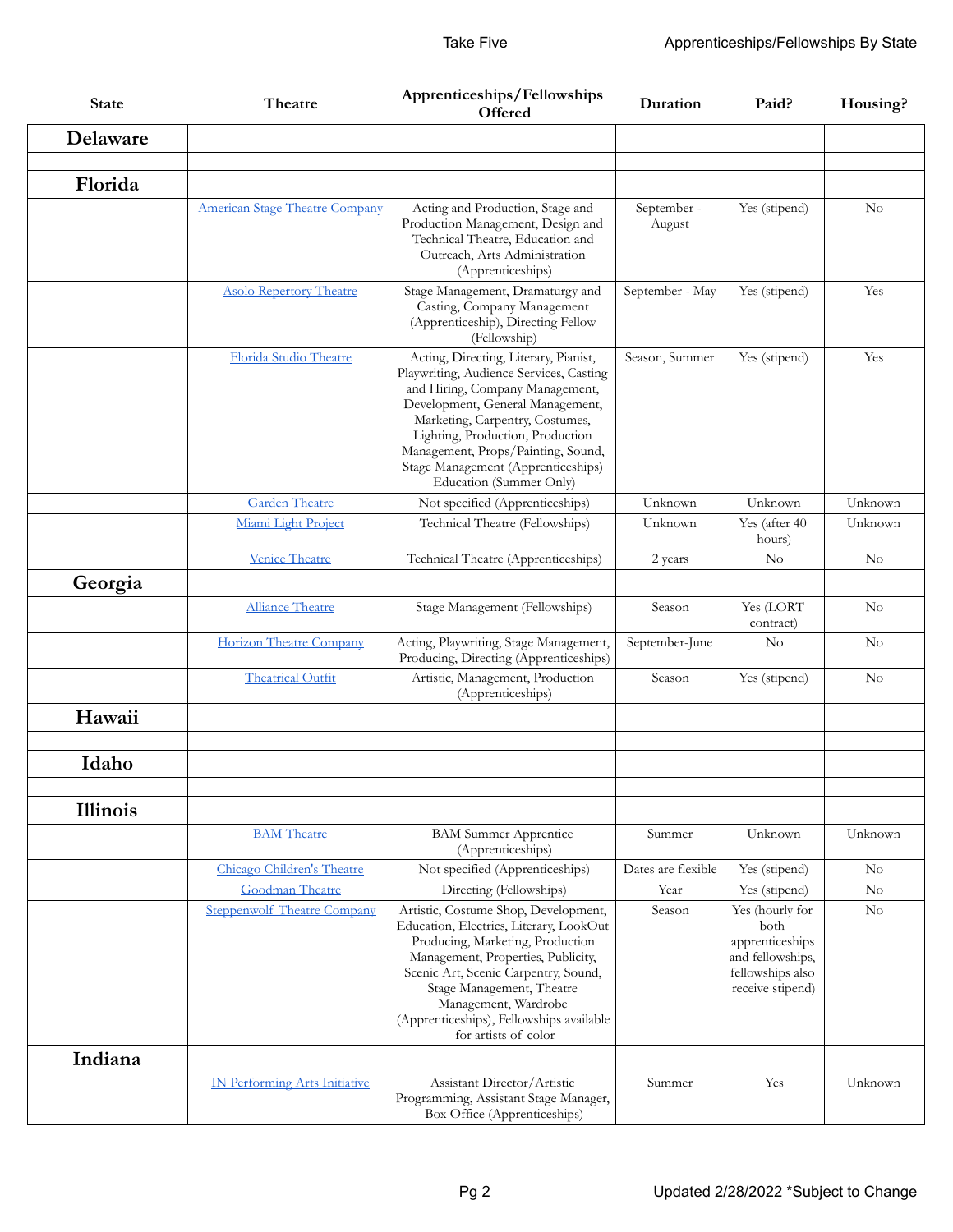| <b>State</b>         | Theatre                             | Apprenticeships/Fellowships<br>Offered                                                                                                                                                                                                                                                                        | Duration         | Paid?         | Housing? |
|----------------------|-------------------------------------|---------------------------------------------------------------------------------------------------------------------------------------------------------------------------------------------------------------------------------------------------------------------------------------------------------------|------------------|---------------|----------|
| Iowa                 |                                     |                                                                                                                                                                                                                                                                                                               |                  |               |          |
|                      |                                     |                                                                                                                                                                                                                                                                                                               |                  |               |          |
| Kansas               |                                     |                                                                                                                                                                                                                                                                                                               |                  |               |          |
|                      | <b>Unicorn Theatre</b>              | Apprenticeships tailored case by case                                                                                                                                                                                                                                                                         | Unknown          | No            | No       |
| Kentucky             |                                     |                                                                                                                                                                                                                                                                                                               |                  |               |          |
|                      | <b>Actors Theatre of Louisville</b> | Acting (Apprenticeships)                                                                                                                                                                                                                                                                                      | Season           | Unknown       | Unknown  |
| Louisiana            |                                     |                                                                                                                                                                                                                                                                                                               |                  |               |          |
| Maine                |                                     |                                                                                                                                                                                                                                                                                                               |                  |               |          |
|                      | Maine State Music Theatre           | Company Management, Electrics,<br>Scene Shop/Carpenters/Welders,<br>Sound, Stage Management, Stage<br>Operations/Deck Crew, Wardrobe<br>(Apprenticeships)                                                                                                                                                     | Unkown           | Unknown       | Yes      |
|                      | Theatre at Monmouth                 | Not specified (Apprenticeships)                                                                                                                                                                                                                                                                               | Summer           | Yes (stipend) | Yes      |
| Maryland             |                                     |                                                                                                                                                                                                                                                                                                               |                  |               |          |
|                      | Annapolis Shakespeare Company       | Acting, Stage Management, Technical<br>Theatre, Design, Production<br>(Apprenticeships)                                                                                                                                                                                                                       | Unknown          | Unknown       | Unknown  |
|                      | <b>Baltimore Center Stage</b>       | Artistic Partnerships and Innovation,<br>Costumes, Digital/Social Media,<br>Graphic Design, Lighting,<br>Management, Production and Stage<br>Management, Properties<br>(Apprenticeships)                                                                                                                      | Season           | Yes           | Yes      |
|                      | <b>Everyman Theatre</b>             | Education                                                                                                                                                                                                                                                                                                     | Season           | Yes (stipend) | $\rm No$ |
|                      | <b>Imagination Stage</b>            | Development, Education, Production<br>(Apprenticeships)                                                                                                                                                                                                                                                       | Season           | Yes (stipend) | Unknown  |
|                      | <b>Olney Theatre Center</b>         | Artistic and Casting, Carpentry,<br>Company Management, Costume and<br>Wardrobe, Dramaturgy, Education<br>Administration, Electrics, Marketing<br>and Development, Production<br>Management, Properties, Sound and<br>Projections, Stage Management<br>(Apprenticeships)                                      | Season           | Yes (stipend) | Yes      |
|                      | <b>Round House Theatre</b>          | Artistic/Directing and Literary<br>Management, Education, Stage<br>Management, Costumes, Marketing<br>with focus on Digital Communications,<br>Graphic Arts, General Marketing and<br>Communications,<br>Development/General Management<br>(Apprenticeships)                                                  | Season           | Yes (hourly)  | No       |
| <b>Massachusetts</b> |                                     |                                                                                                                                                                                                                                                                                                               |                  |               |          |
|                      | Huntington Theatre Company          | Artistic: Producing/Casting, Artistic:<br>Literary, Calderwood Pavilion,<br>Costumes, Development, Education,<br>Huntington Avenue Theatre, Lighting<br>Design, Marketing, Production<br>Management, Props, Sound, Scenery,<br>Scenic Painting, Stage<br>Management/Production Assistant<br>(Apprenticeships) | Season           | Yes (hourly)  | No       |
|                      | <b>Jacob's Pillow</b>               | Administrative Fellow (Fellowships)                                                                                                                                                                                                                                                                           | September-August | Yes (stipend) | Yes      |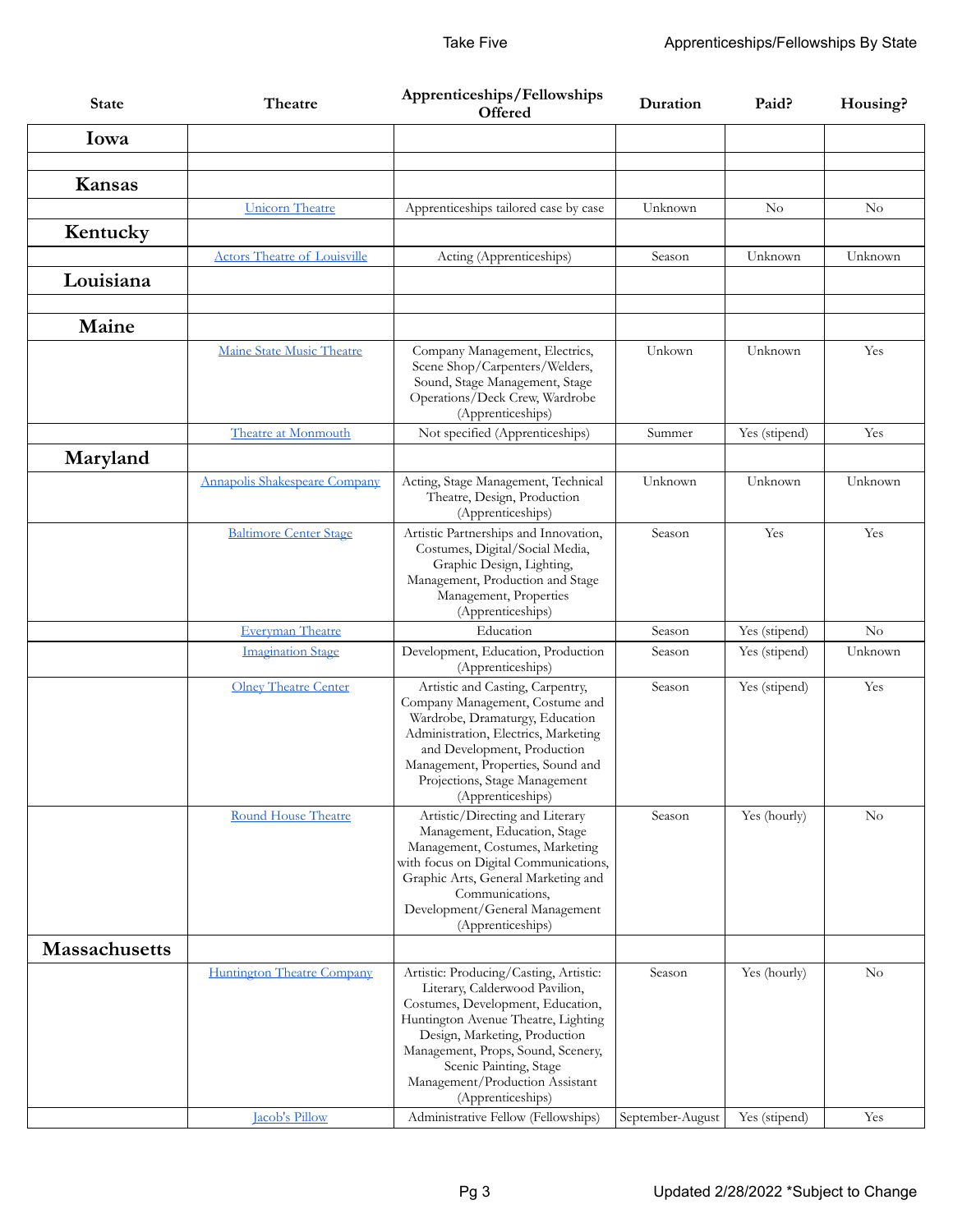| <b>State</b>  | Theatre                            | Apprenticeships/Fellowships<br><b>Offered</b>                                                                                                                                                                                                | Duration                          | Paid?          | Housing?                                 |
|---------------|------------------------------------|----------------------------------------------------------------------------------------------------------------------------------------------------------------------------------------------------------------------------------------------|-----------------------------------|----------------|------------------------------------------|
|               | <b>SpeakEasy Stage Company</b>     | Artistic Fellowship                                                                                                                                                                                                                          | Season                            | Unknown        | Unknown                                  |
|               | The Cape Playhouse                 | Not specified (Apprenticeships)                                                                                                                                                                                                              | Unknown                           | Yes (stipend)  | Case by case<br>basis                    |
|               | Williamstown Theatre Festival      | Not specified (Apprenticeships), Sagal<br>Fellow, Foeller Fellow, Friedman<br>Fellow (Fellowships)                                                                                                                                           | Production by<br>production basis | Yes (stipend)  | Yes (for<br>fellowships)                 |
| Michigan      |                                    |                                                                                                                                                                                                                                              |                                   |                |                                          |
|               | <b>Barn Theatre</b>                | Acting (Apprenticeship)                                                                                                                                                                                                                      | Summer                            | Yes (stipend)  | Yes with rent                            |
|               | <b>Purple Rose Theatre Company</b> | General Apprenticeship                                                                                                                                                                                                                       | Year                              | Yes (stipend)  | $\rm No$                                 |
|               | Williamston Theatre                | Not Specified (Apprenticeships)                                                                                                                                                                                                              | Season                            | Yes (stipend)  | $\rm No$                                 |
| Minnesota     |                                    |                                                                                                                                                                                                                                              |                                   |                |                                          |
|               | <b>Commonweal Theatre Company</b>  | Not specified                                                                                                                                                                                                                                | 11 months                         | Yes (stipend)  | Yes                                      |
|               | <b>McKnight Artist Fellowships</b> | Theater Artist, Playwright,<br>Choreographer, Composer, Dancer,<br>Musician, Media Artist, Writer,<br>Community-Engaged Artist, Culture<br>Bearer, Visual Artist, Print Maker, Fiber<br>Artist, Ceramic Artist, Book Artist<br>(Fellowships) | Varies                            | Yes (stipend)  | Unknown                                  |
|               | Penumbra Theatre                   | The Claude Edison Purdy Fellowship,<br>The Kathryn Coram Gagnon<br>Fellowship                                                                                                                                                                | Season                            | Unknown        | Unknown                                  |
|               | SteppingStone Theatre for Youth    | Early Childhood Teaching Artist<br>(Apprenticeship)                                                                                                                                                                                          | Spring                            | Yes            | No                                       |
| Mississippi   |                                    |                                                                                                                                                                                                                                              |                                   |                |                                          |
|               | <b>New Stage Theatre</b>           | Acting, Acting/Directing<br>(Apprenticeships)                                                                                                                                                                                                | August-May                        | Yes (stipend)  | Yes, limited and<br>deducted from<br>pay |
| Missouri      |                                    |                                                                                                                                                                                                                                              |                                   |                |                                          |
|               | Opera Theatre St. Louis            | Advancement, Artistic Administration,<br>Administration (Fellowships)                                                                                                                                                                        | October - July                    | Yes (salaried) | $\rm No$                                 |
|               | The Black Rep                      | Acting, Administrative, Technical<br>(Fellowships)                                                                                                                                                                                           | August - May                      | Yes (stipend)  | $\rm No$                                 |
| Montana       |                                    |                                                                                                                                                                                                                                              |                                   |                |                                          |
| Nebraska      |                                    |                                                                                                                                                                                                                                              |                                   |                |                                          |
|               | The Rose Theatre                   | Teaching Artist Fellowship<br>Paints/Props, Stage Management,<br>Electrics, Audio (Apprenticeships)                                                                                                                                          | Season                            | Yes (stipend)  | Yes                                      |
| Nevada        |                                    |                                                                                                                                                                                                                                              |                                   |                |                                          |
| New Hampshire |                                    |                                                                                                                                                                                                                                              |                                   |                |                                          |
|               | The Barnstormers Theatre           | Costumes, Properties, Carpentry,<br>Electrics, Sound, Producing<br>(Apprenticeships)                                                                                                                                                         | June-September                    | Yes (stipend)  | Yes                                      |
| New Jersey    |                                    |                                                                                                                                                                                                                                              |                                   |                |                                          |
|               | <b>McCarter Theatre Center</b>     | Directing/Producing, Education,<br>Literary, Artistic Engagement, Stage<br>Management (Apprenticeships)                                                                                                                                      | Season                            | Yes (stipend)  | Yes                                      |
|               | Paper Mill Playhouse               | Artistic, Education, Finance, Marketing<br>and Communications, Production,<br>Management (Fellowships)                                                                                                                                       | Two years                         | Yes (stipend)  | No                                       |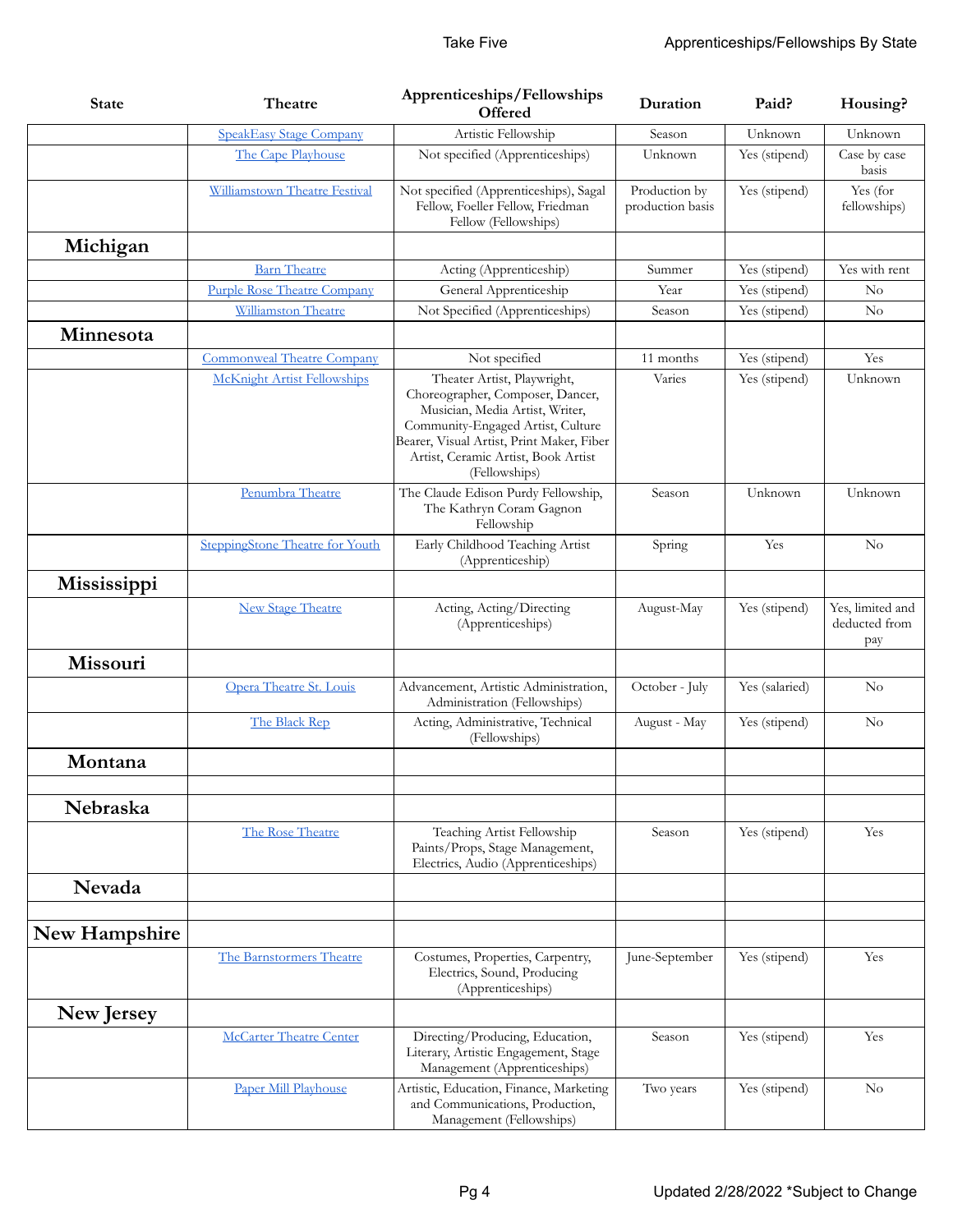| <b>State</b>      | Theatre                            | Apprenticeships/Fellowships<br>Offered                                                                                                                                                                                                                                                                                                                                                                                                                                                                                                                                                                                                                                                          | Duration                         | Paid?                     | Housing?                                  |
|-------------------|------------------------------------|-------------------------------------------------------------------------------------------------------------------------------------------------------------------------------------------------------------------------------------------------------------------------------------------------------------------------------------------------------------------------------------------------------------------------------------------------------------------------------------------------------------------------------------------------------------------------------------------------------------------------------------------------------------------------------------------------|----------------------------------|---------------------------|-------------------------------------------|
|                   | Premiere Stages at Kean            | Directing Apprenticeship                                                                                                                                                                                                                                                                                                                                                                                                                                                                                                                                                                                                                                                                        | Unknown                          | Unknown                   | Unknown                                   |
| <b>New Mexico</b> |                                    |                                                                                                                                                                                                                                                                                                                                                                                                                                                                                                                                                                                                                                                                                                 |                                  |                           |                                           |
|                   | Santa Fe Opera                     | Stage Operations, Properties,<br>Audio/Video, Costumes,<br>Production/Music Services, Wigs and<br>Makeup, Electrics, Scenic Art, Singer<br>(Apprenticeships)                                                                                                                                                                                                                                                                                                                                                                                                                                                                                                                                    | May-August                       | Yes (hourly)              | Yes                                       |
| <b>New York</b>   |                                    |                                                                                                                                                                                                                                                                                                                                                                                                                                                                                                                                                                                                                                                                                                 |                                  |                           |                                           |
|                   | <b>Bay Street Theater</b>          | Acting, Directing/Producing<br>(Apprenticeships)                                                                                                                                                                                                                                                                                                                                                                                                                                                                                                                                                                                                                                                | Summer                           | Yes (stipend)             | Yes                                       |
|                   | <b>Black Theatre Coalition</b>     | Not specified (Fellowships)                                                                                                                                                                                                                                                                                                                                                                                                                                                                                                                                                                                                                                                                     | Unknown                          | Yes                       | $\rm No$                                  |
|                   | <b>Dramatists Guild Foundation</b> | Playwrights, Composers, Lyricists,<br>Bookwriters (Fellowships)                                                                                                                                                                                                                                                                                                                                                                                                                                                                                                                                                                                                                                 | Year                             | Yes (stipend)             | $\rm No$                                  |
|                   | <b>Gateway Playhouse</b>           | Carpentry, Electrics, Wardrobe,<br>Lighting, Sound, Props, Wigs,<br>Costumes (Apprenticeships)                                                                                                                                                                                                                                                                                                                                                                                                                                                                                                                                                                                                  | Summer                           | Yes (stipend)             | Yes                                       |
|                   | <b>Hangar Theatre</b>              | Artistic and Education, Arts<br>Administration, Lighting<br>Design/Electrics, Stage/Production<br>Management (Fellowships)                                                                                                                                                                                                                                                                                                                                                                                                                                                                                                                                                                      | Season                           | Yes                       | Yes                                       |
|                   | Hudson Valley Shakespeare Festival | Directing (Fellowship)                                                                                                                                                                                                                                                                                                                                                                                                                                                                                                                                                                                                                                                                          | Summer                           | Yes (stipend)             | No (only during<br>Professionals<br>week) |
|                   | Juilliard                          | Dance Division: Administration,<br>Rehearsal Assistant, Drama Division:<br>Administration, Orchestral Studies:<br>Orchestra Management, Historical<br>Performance: Administration, Ellen and<br>James S. Marcus Institute for Vocal<br>Arts: Administration, Preparatory<br>Division: Ensemble Management,<br>Enrollment Management and Student<br>Development: Community<br>Engagement, Career Services and<br>Entrepreneurship, Special Events:<br>Administration, Stage Management for<br>Dance, Drama, Vocal Arts, Events,<br>Production: Costume Design Assistant,<br>Electrician, Props Artisan, Scenic<br>Painting, Technical Direction, Wigs and<br>Makeup Technician (Apprenticeships) | August-May                       | Yes (hourly)              | N <sub>o</sub>                            |
|                   | <b>Kitchen Theatre Company</b>     | Marketing and Design, Stage and<br>Production Management (Fellowships)                                                                                                                                                                                                                                                                                                                                                                                                                                                                                                                                                                                                                          | Season                           | Yes (stipend)             | Yes                                       |
|                   | <b>New York City Center</b>        | Education, Development, Marketing,<br>Communications, Dance Programming,<br>Production Management, Costume<br>Design, Directing, Lighting Design,<br>Music Direction, Scenic Design, Sound<br>Design (Apprenticeships)                                                                                                                                                                                                                                                                                                                                                                                                                                                                          | Varies                           | Yes (hourly)              | No                                        |
|                   | <b>New York Theatre Workshop</b>   | Artistic, Development, Education and<br>Engagement, Executive, Finance and<br>Operations, Marketing, Production<br>Management (Fellowships)                                                                                                                                                                                                                                                                                                                                                                                                                                                                                                                                                     | Year                             | Yes (hourly +<br>stipend) | No                                        |
|                   | Playwrights Horizons               | Directing, Stage Management, Artistic,<br>Casting, Marketing (Fellowships)                                                                                                                                                                                                                                                                                                                                                                                                                                                                                                                                                                                                                      | December/<br>January - June/July | Yes (stipend)             | No                                        |
|                   | Roundabout Theatre Company         | Artistic, Development and Special<br>Events, Education, Finance, General<br>Management, Human Resources,<br>Marketing (Apprenticeships)                                                                                                                                                                                                                                                                                                                                                                                                                                                                                                                                                         | Season                           | Yes (hourly)              | $\rm No$                                  |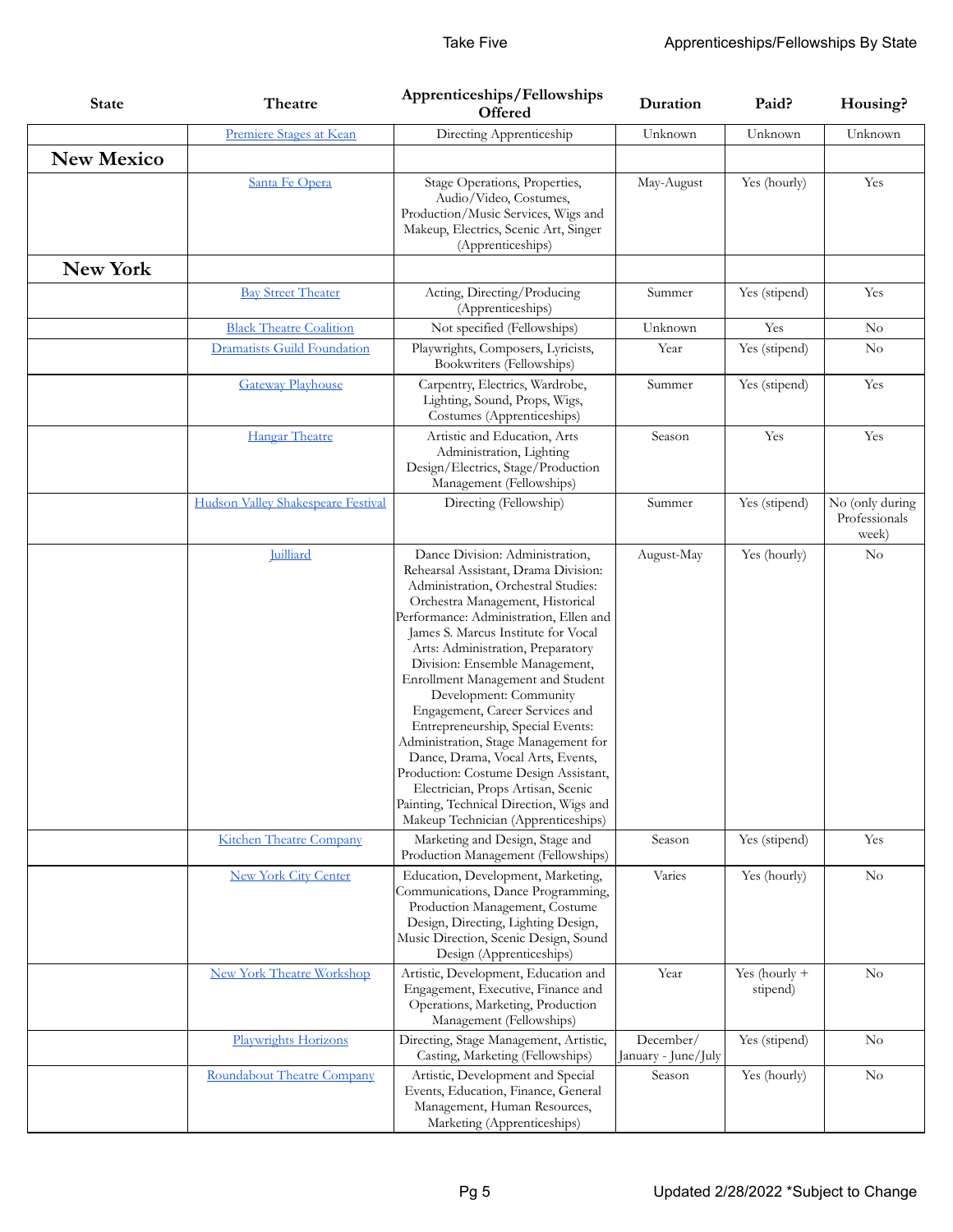| <b>State</b>          | Theatre                            | Apprenticeships/Fellowships<br><b>Offered</b>                                                                                                                                                                                                                                                                                                                                                    | Duration                                        | Paid?         | Housing?       |
|-----------------------|------------------------------------|--------------------------------------------------------------------------------------------------------------------------------------------------------------------------------------------------------------------------------------------------------------------------------------------------------------------------------------------------------------------------------------------------|-------------------------------------------------|---------------|----------------|
|                       | <b>Signature Theatre</b>           | Artistic Fellow (Fellowships)                                                                                                                                                                                                                                                                                                                                                                    | January-September                               | Yes (hourly)  | $\rm No$       |
|                       | The Drama League                   | Stage Directing (Fellowships)                                                                                                                                                                                                                                                                                                                                                                    | Two years                                       | Yes (stipend) | No             |
|                       | The Lark                           | Jerome New York Fellowship<br>(Playwrighting)                                                                                                                                                                                                                                                                                                                                                    | Two years                                       | Yes (stipend) | $\rm No$       |
|                       | The Metropolitan Opera             | Not specified (Fellowships)                                                                                                                                                                                                                                                                                                                                                                      | Unknown                                         | Unknown       | Unknown        |
|                       | The Playwrights Realm              | Playwrighting (Fellowships)                                                                                                                                                                                                                                                                                                                                                                      | 9 months                                        | Yes (stipend) | No             |
| <b>North Carolina</b> |                                    |                                                                                                                                                                                                                                                                                                                                                                                                  |                                                 |               |                |
|                       | <b>Flat Rock Playhouse</b>         | Acting (Apprenticeships)                                                                                                                                                                                                                                                                                                                                                                         | Unknown                                         | Yes (stipend) | Yes            |
|                       | The North Carolina Theatre         | Not specified (Apprenticeship)                                                                                                                                                                                                                                                                                                                                                                   | 3 weeks                                         | Yes (stipend) | $\rm No$       |
|                       | <b>Theatre Raleigh</b>             | <b>Technical Apprentice</b>                                                                                                                                                                                                                                                                                                                                                                      | Fall, Spring,<br>Summer, Show-<br>by-Show Basis | Yes (stipend) | $\rm No$       |
|                       | <b>Triad Stage</b>                 | Administrative, Artistic, Costumes,<br>Education, Electrics, Marketing, Paint,<br>Production Management, Props,<br>Scenery, Sound, Stage Management                                                                                                                                                                                                                                              | Season                                          | Yes (stipend) | Yes            |
| North Dakota          |                                    |                                                                                                                                                                                                                                                                                                                                                                                                  |                                                 |               |                |
| Ohio                  |                                    |                                                                                                                                                                                                                                                                                                                                                                                                  |                                                 |               |                |
|                       | <b>Cleveland Playhouse</b>         | Artistic, Arts Administration,<br>Community Partnerships and<br>Programming, Costume, CPH<br>Academy and Curriculum,<br>Development, General/Company<br>Management, Lighting, Marketing,<br>Properties, Stage Management,<br>Technical Direction (Apprenticeships)                                                                                                                               | Season                                          | Yes (stipend) | Yes            |
|                       | <b>Ensemble Theatre Cincinnati</b> | Acting, Technical Theatre<br>(Apprenticeships)                                                                                                                                                                                                                                                                                                                                                   | August-July                                     | $\rm No$      | N <sub>o</sub> |
| Oklahoma              |                                    |                                                                                                                                                                                                                                                                                                                                                                                                  |                                                 |               |                |
| Oregon                |                                    |                                                                                                                                                                                                                                                                                                                                                                                                  |                                                 |               |                |
|                       | Oregon Shakespeare Festival        | Arts Management, Directing, Design,<br>Producing, Lighting Design<br>(Fellowships)                                                                                                                                                                                                                                                                                                               | Varies                                          | Yes (stipend) | Yes            |
| Pennsylvania          |                                    |                                                                                                                                                                                                                                                                                                                                                                                                  |                                                 |               |                |
|                       | <b>Bucks County Playhouse</b>      | Acting Apprentice (Apprenticeship)                                                                                                                                                                                                                                                                                                                                                               | Summer                                          | Unknown       | Unknown        |
|                       | <b>InterAct Theatre Company</b>    | General Theatre Apprentice<br>(Apprenticeships)                                                                                                                                                                                                                                                                                                                                                  | Season                                          | Yes (stipend) | No             |
|                       | Pittsburgh Public Theater          | Arts Leadership Fellow (Fellowship)                                                                                                                                                                                                                                                                                                                                                              | January-August                                  | Yes (stipend) | $\rm No$       |
|                       | The Wilma Theater                  | Production Fellow, Stage Management<br>Fellow (Fellowships)                                                                                                                                                                                                                                                                                                                                      | Season                                          | Yes (hourly)  | $\rm No$       |
|                       | <b>Walnut Street Theatre</b>       | Acting, Audience Services, Carpentry,<br>Casting and Literary Management,<br>Costumes, Education, Fundraising and<br>Individual Giving, General<br>Management, Marketing, Props,<br>Properties Management, Public<br>Relations, Scenic Painting, Technical<br>Direction/Shop Management, Stage<br>Crew, Production Management, Stage<br>Management, Subscriptions, Wardrobe<br>(Apprenticeships) | Season                                          | Yes (stipend) | $\rm No$       |
| <b>Rhode Island</b>   |                                    |                                                                                                                                                                                                                                                                                                                                                                                                  |                                                 |               |                |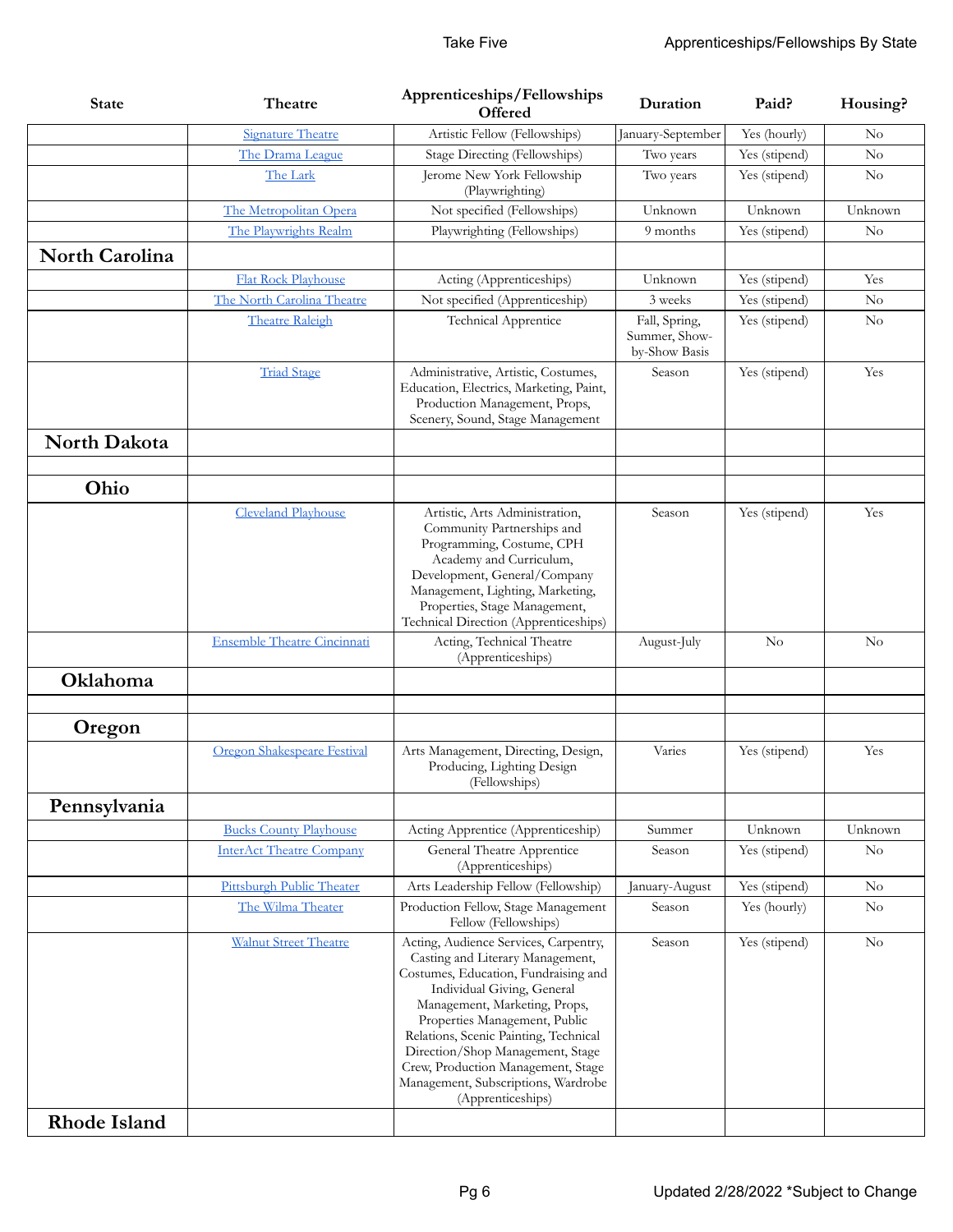| <b>State</b>   | Theatre                           | Apprenticeships/Fellowships<br><b>Offered</b>                                                                                                                                                                                                                | Duration                                    | Paid?         | Housing? |
|----------------|-----------------------------------|--------------------------------------------------------------------------------------------------------------------------------------------------------------------------------------------------------------------------------------------------------------|---------------------------------------------|---------------|----------|
|                | <b>Trinity Repertory Company</b>  | Arts Administration, Sound, Education,<br>Electrics, Scenic/Props, Costumes,<br>Production Management, Stage<br>Management (Apprenticeships)                                                                                                                 | Season                                      | Yes (stipend) | Yes      |
| South Carolina |                                   |                                                                                                                                                                                                                                                              |                                             |               |          |
|                | <b>Spoleto Festival USA</b>       | Artist Services, Box Office,<br>Development, Finance/Accounting,<br>Marketing, Orchestra Library<br>Apprentice, chestra Personnel<br>Management, Choir Operations<br>Apprentice, Orchestra Operations,<br>Production (Apprenticeships)                       | May-June                                    | Yes (salary)  | Yes      |
| South Dakota   |                                   |                                                                                                                                                                                                                                                              |                                             |               |          |
|                |                                   |                                                                                                                                                                                                                                                              |                                             |               |          |
| Tennessee      |                                   |                                                                                                                                                                                                                                                              |                                             |               |          |
|                | <b>Theatre Memphis</b>            | Play Direction, Stage Management<br>(Fellowships)                                                                                                                                                                                                            | Minimum 260<br>hours, starting in<br>summer | Yes (stipend) | Unknown  |
| <b>Texas</b>   |                                   |                                                                                                                                                                                                                                                              |                                             |               |          |
|                | <b>Theatre Three</b>              | Production Assistant, Assistant to<br>Technical Director (Apprenticeships)                                                                                                                                                                                   | Season                                      | Yes (stipend) | Unknown  |
| Utah           |                                   |                                                                                                                                                                                                                                                              |                                             |               |          |
| Vermont        |                                   |                                                                                                                                                                                                                                                              |                                             |               |          |
|                | <b>Dorset Theatre Festival</b>    | General Management, Company<br>Management, Marketing and<br>Development, House/Concessions<br>Management, Production Management,<br>Lighting and Sound, Wardrobe, Stage<br>Management, Scenic Painting, Set<br>Construction, Properties<br>(Apprenticeships) | Summer                                      | Yes           | Yes      |
| Virginia       |                                   |                                                                                                                                                                                                                                                              |                                             |               |          |
|                | <b>Barter Theatre</b>             | Acting (Apprenticeship)                                                                                                                                                                                                                                      | Unknown                                     | Unknown       | Unknown  |
|                | Charlottesville Opera             | Singers (Apprenticeships)                                                                                                                                                                                                                                    | Unknown                                     | Unknown       | Unknown  |
|                | <b>Endstation Theatre Company</b> | Arts Administration/Box Office,<br>Scenic Artist/Props, Set Construction,<br>Lighting/Sound, Stage<br>Management/Assistant Stage<br>Management, Costume Construction<br>(Apprenticeships)                                                                    | Season                                      | Yes (stipend) | Yes      |
|                | Firehouse Theatre                 | Tailored case by case (Apprenticeship)                                                                                                                                                                                                                       | Summer, Season                              | No            | $\rm No$ |
|                | Mill Mountain Theatre             | 5 Performers (Apprenticeship)                                                                                                                                                                                                                                | Summer                                      | Yes           | Yes      |
|                | <b>Wolf Trap</b>                  | Aristic Administration,<br>Communications, Stage Management,<br>Technical Theatre, Scene Painting,<br>Props Assistant, Costuming, Wigs and<br>Makeup, Lighting (Apprenticeships)                                                                             | Summer                                      | Yes (hourly)  | Yes      |
| Washington     |                                   |                                                                                                                                                                                                                                                              |                                             |               |          |
|                | <b>Seattle Rep</b>                | Stage Management, Directing/Casting,<br>Directing/Literary, Lighting Design,<br>Production Management,<br>Development, Youth Engagement<br>(Apprenticeships)                                                                                                 | Season                                      | Yes (hourly)  | No       |